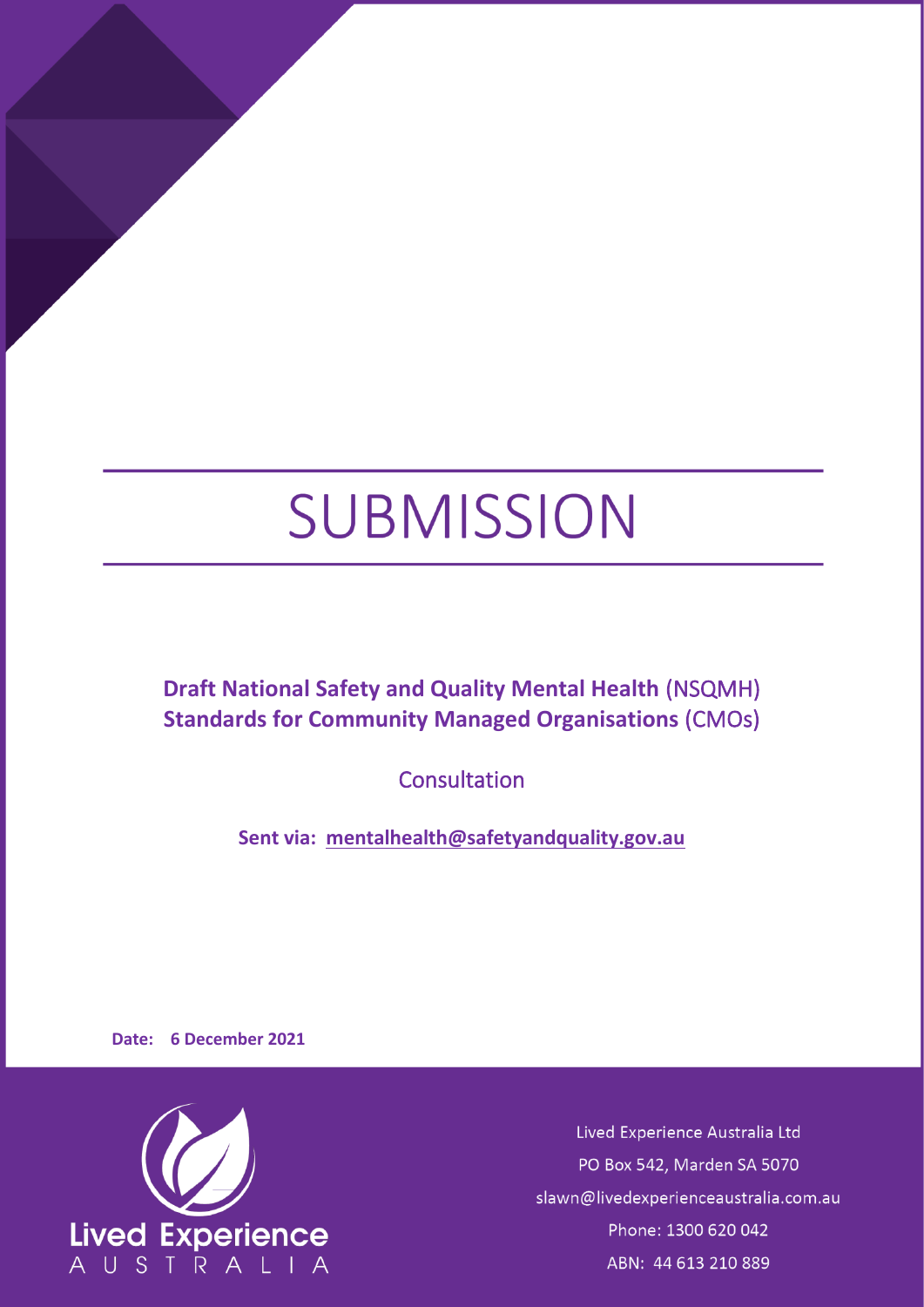## Contents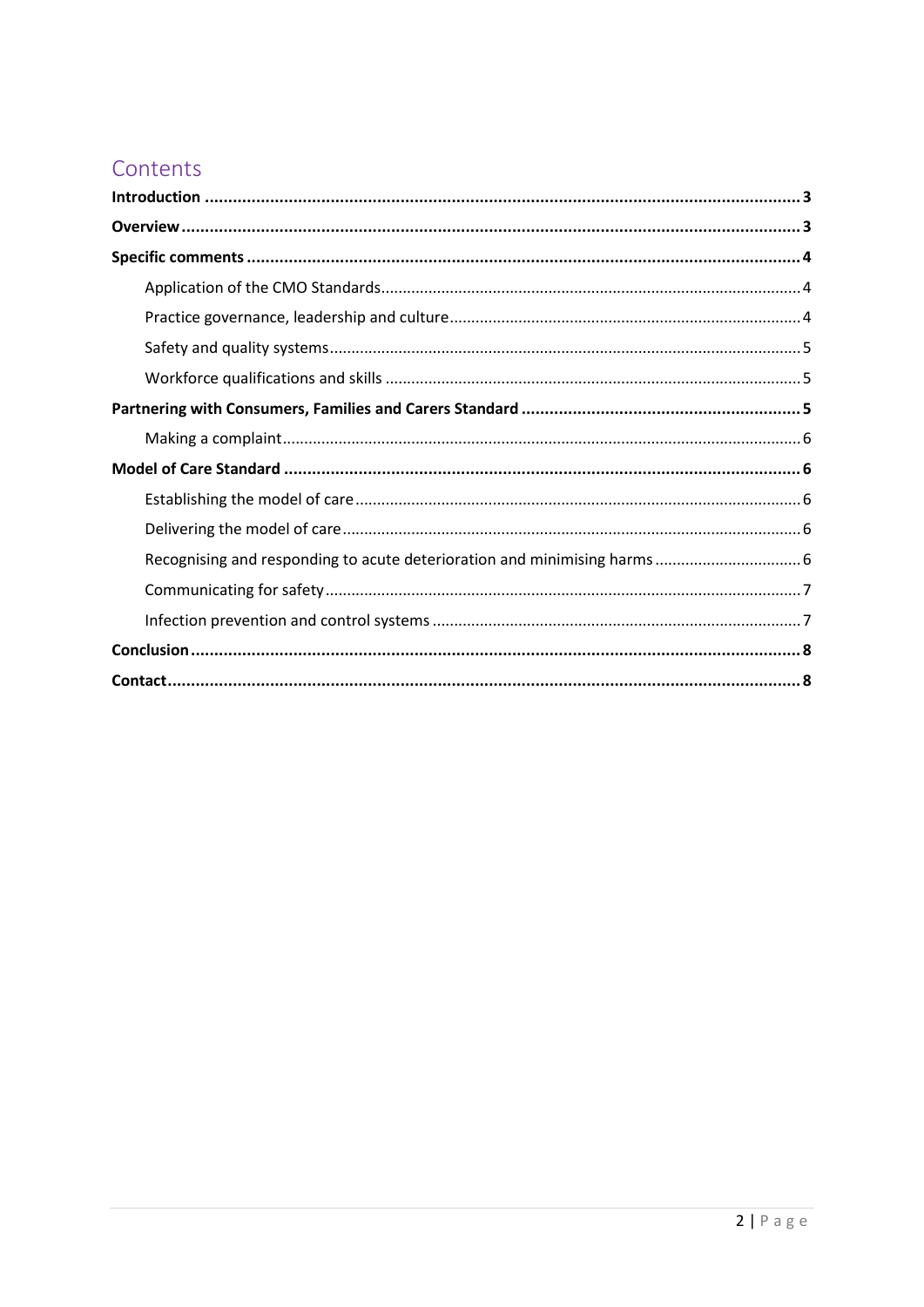## Introduction

Lived Experience Australia (hereafter LEA) is a national representative organisation for Australian mental health consumers and carers, formed in 2002 with a focus on the private sector. Our core business is to advocate for systemic change, empowerment of consumers in their own care, promoting engagement and inclusion of consumers and carers within system design, planning and evaluation and most importantly, advocating for consumer choice and family and carer inclusion.

We appreciate the opportunity to provide commentary on the Australian Commission on Safety and Quality in Health Care's *Draft* N*ational Safety and Quality Mental Health* (NSQMH) *Standards for Community Managed Organisations* (CMOs)

## **Overview**

LEA is very supportive of the work the Commission has undertaken with the intent and actions articulated within this Consultation Draft.

We note from the Commission's Consultation Report that the sector is concerned around implementation, with these proposed standards needing to align with the National Disability Insurance Scheme (NDIS) Practice Standards which LEA supports. We also note the feedback indicated these standards are used as an alternative to the National Standards for Mental health Services which we also agree with as long as the critical aspects of those standards are indicated within the National Safety and Quality in Health Care Standards 2<sup>nd</sup> Edition, and these CMO standards.

These would be particularly:

- *Standard 1 - Rights and responsibilities*
- *Standard 7 – Carers*
- *Standard 10 – Delivery of care* 
	- *10.2 Access*
	- *10.3 Entry*
	- 10.4 Assessment and review
	- *10.6 Exit and -re-entry*

In regard to the NSQMH CMO standards and our concerns with the standards above, we believe that greater emphasis and attention should be given to:

**Rights and Responsibilities** – noting Partnering with consumers in their own care 2.01 a. talks about the use by the service provider of a *charter of rights* and refers to the Australian Charter of Healthcare Rights, but there is no mention of this being given to a consumer, family or carer. We believe this is critical.

**Standard 7 – Carers** seems to lack specifics within the CMO Model of Care, Partnering with Consumers in their own care etc except for 1 mention within the Delivering the model of care 3.10 f. LEA has for a long time championed the improved engagement of families and carers within a consumer's journey. We developed the "Practical Guide for Working with Families and Carers of People with a Mental Illness", and through that extensive consultation process, the one thing that emerged as a key issue was that information was not shared with the family or carer, and should be shared where applicable and appropriate consent from the person is given. This can very easily be addressed by the consumer nominating who they would be happy to have involved in their care including to what extent that would cover. Communication with families and carers is also critical for better outcomes for consumers. Confidentiality is still being used as a barrier to best practice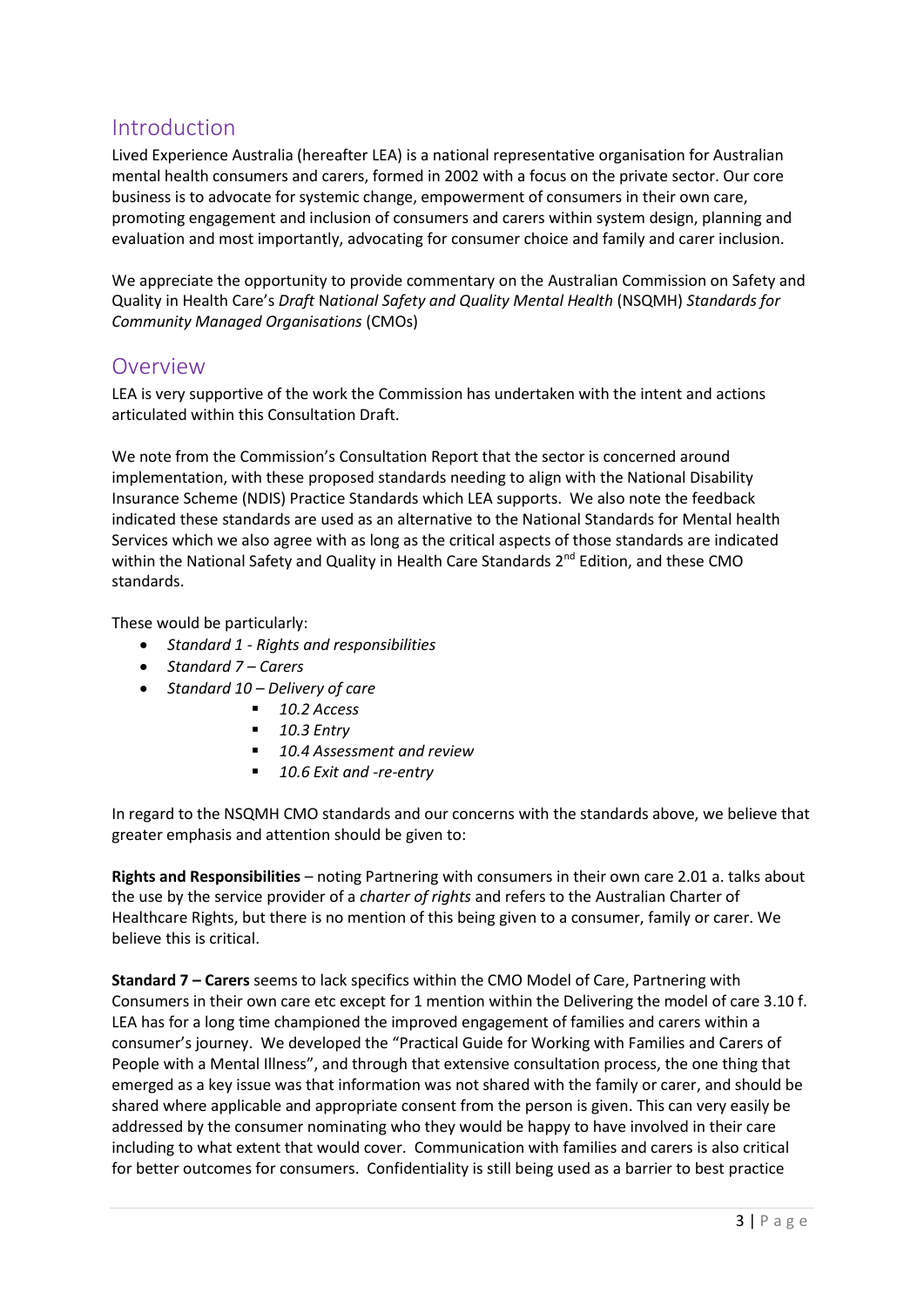communication and this can be easily addressed with these CMO Standards, but it needs to be articulated in numerous places.

**Standard 10 – Delivery of care we believe is captured in the most part in the CMO Model of Care Standard.**

## Specific comments

The manner in which these CMO Standards have been written is clear, covers the description and intent, sets out criteria and actions required to meet each standard, and LEA is, overall, very supportive of the content.

LEA believes the Commission has captured the 3 primary Standards relatively well, with other crucial areas subsumed within these primary standards.

In saying this, however, we believe a clear statement of values upfront would add weight to the intent of the standards. This statement could capture core issues of human rights and social justice. We also believe that the document could have more of an inclusive feel to reflect the greater diversity of individuals and populations serviced by the CMOs. Cultural, gender and age diversity, in particular, could be more apparent.

## Application of the CMO Standards

As mentioned above, whilst a period of 'grace' should be provided for CMOs to become familiar with these CMO Standards, including working toward implementation, mandatory accreditation against them will be needed in at some specific time the future. Mental health services delivered within the CMO sector is no different from the clinical services in terms of accountability, responsibility and dealing with vulnerable people. Support provision and any required training to CMOs to ensure they are able to take on the processes involved will be important.

## Practice governance, leadership and culture

The first comment LEA raises with regard to this standard is whether professional development and supervision by appropriately qualified staff should be included perhaps in the Care Leadership section or this could be incorporated within the Workforce qualification and skills.

We believe more could be said about 'culture' here. An area missing in the current draft is that of organisational accountability to create mentally health workplaces for their staff. As mental health service providers, having a measurable aspect on this serves to model a strong supporting culture from which a strong model of service delivery can arise. This could be added to the Care Leadership item perhaps.

Another general comments that LEA would make is the need for CMOs to offer training to consumers and carer for their involvement in service planning, design, evaluation and consultation more broadly, especially for any service committees.

A further general comment is that the current text isn't clear on how the Governing Boards of CMOs are accountable to including consumers, carers and families. There is a potential gap between the Governing Board understanding and awareness of service delivery and the day-to-day awareness of the CMO workforce.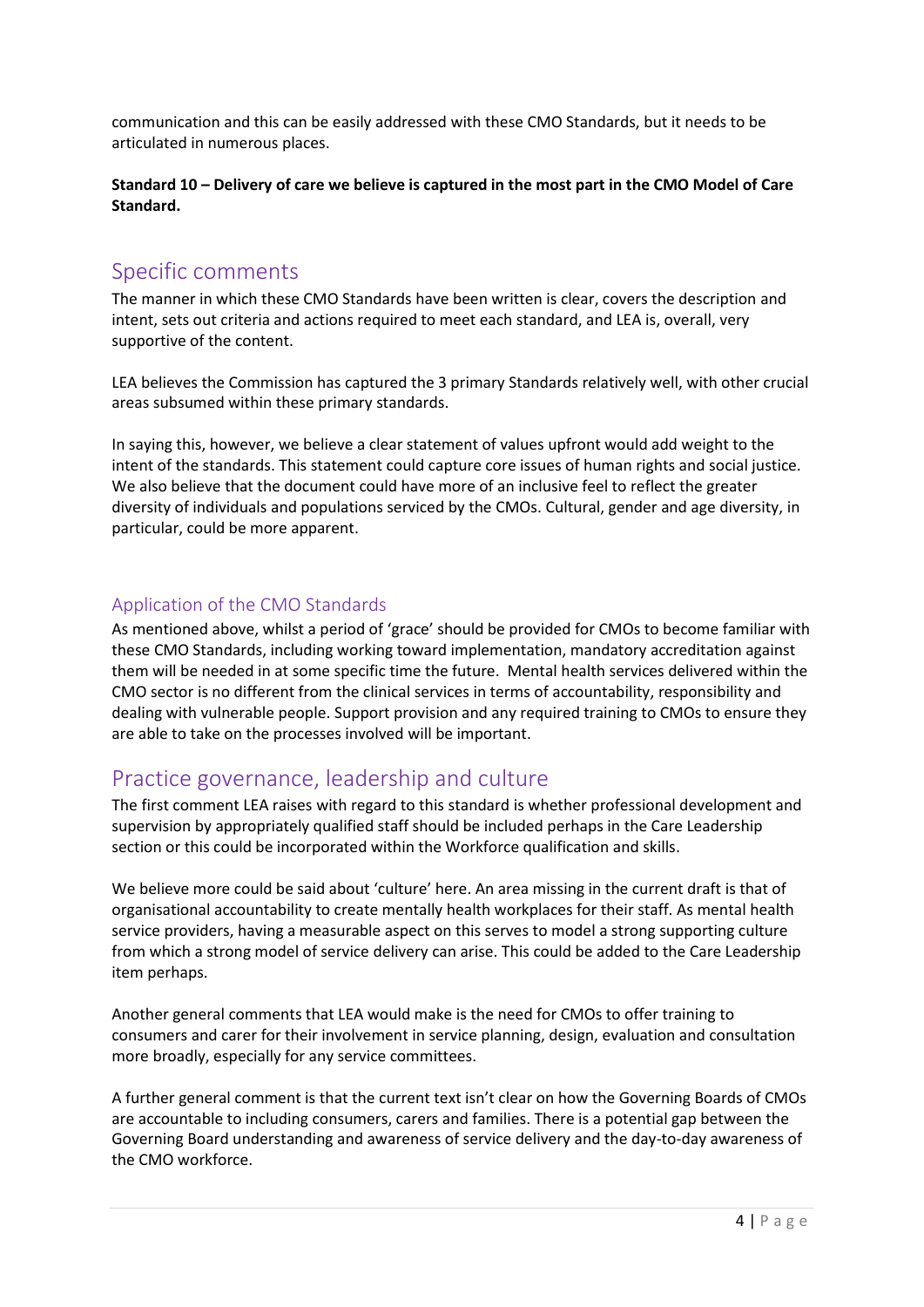## Safety and quality systems – Page 11

## 1.17 (a)

LEA suggests consideration is given to change the work 'Identify' to 'Implement' or similar given the use of outcome measures are a widespread practice within the mental health sector, with numerous different measures being used within jurisdictions. It would be useful for these to be aligned within a jurisdiction i.e., where Kessler 10 is being used by mental health services, the CMO sector would use the same etc.

## 1.19 (a)

LEA raised the need to identify specifically and include 'data breach' risks as CMOs do hold a great deal of information about the consumers they serve including for some residential individuals for example, financial details.

We also have some concern about the expectation of 'monitoring' that the current wording and its intent might convey to CMOs and that they may perceive that this does not align with their model of care or philosophy of care. Is 'safety planning' a more appropriate term?

## 1.23

LEA believes that more could be said in this section about seeking feedback and using information to improve service. Our Missing Middle research was deliberate in asking people why they sometimes leave services (even though they may still need them) and what it would take for them to re-engage with services. These are questions that services rarely ask; once a person leaves, they are often invisible to the service. Hence, services aiming to improve their processes, but which fail to investigate and answer these 2 questions are only getting half of the picture, so any improvements may be limited by a service-driven view.

#### 1.24

We believe that there could also be a measure of how a CMO celebrates what is going well, in more positive language, rather than always focusing of gaps and problems.

## Workforce qualifications and skills – Page 14

#### 1.27 (a)

A further reference should be made within this section about relevant checks for the workforce for 'working with vulnerable people'

1.34 also refers to policies in place to minimise the risk of harm for children and young people consistent with the National Principles for Child Safe Organisations.

We again refer to the 'working with vulnerable people' or people in vulnerable circumstances as a necessary addition with LEA noting that currently we cant find any national principles other than the ACNC's Governance Toolkit: Safeguarding vulnerable peopl[e https://www.acnc.gov.au/for](https://www.acnc.gov.au/for-charities/manage-your-charity/governance-hub/governance-toolkit/governance-toolkit-safeguarding)[charities/manage-your-charity/governance-hub/governance-toolkit/governance-toolkit](https://www.acnc.gov.au/for-charities/manage-your-charity/governance-hub/governance-toolkit/governance-toolkit-safeguarding)[safeguarding](https://www.acnc.gov.au/for-charities/manage-your-charity/governance-hub/governance-toolkit/governance-toolkit-safeguarding)

## Partnering with Consumers, Families and Carers Standard

LEA is delighted to see reference to 'Consumers are partners in their own care, **with** their families and carers and applaud the Commission. LEA believes this is the essence of the 'Triangle of Care' © UK Carers Trust and on which LEA's Practical Guide for Working with Carers of People with a Mental Illness is based.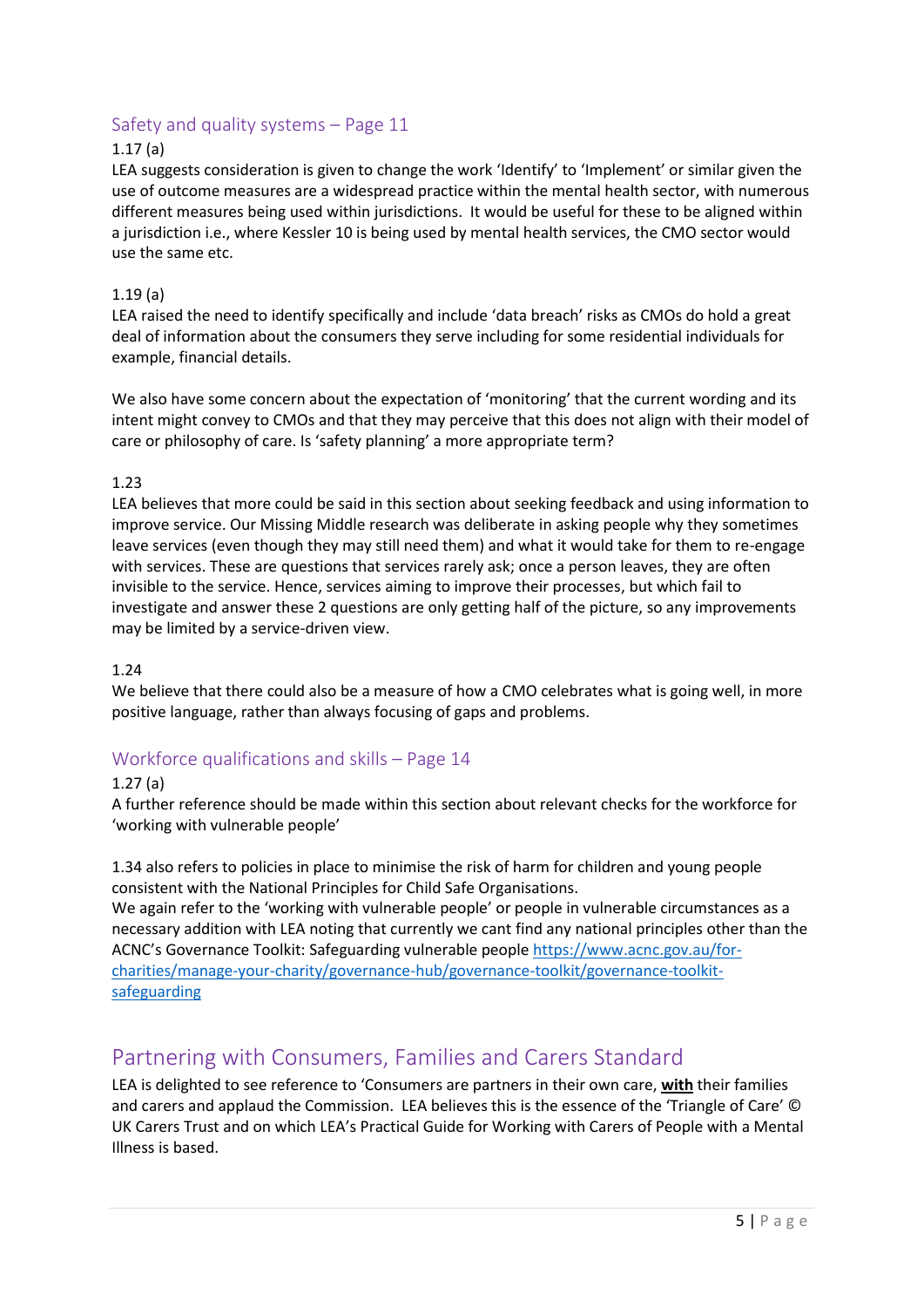We also acknowledge that not all consumers have a close relationship with families or no contact with them, but they may consider some community friendships important.

LEA also applauds the Commission for the articulation of effective partnership and notes reference to  $(5)^1$  Pg 17.

### 2.09 and 2.11

RE Health literacy - Here are examples of where the wording slips into only referring to consumers; whereas, these points are equally important for carers and families.

## Making a complaint

LEA suggests that there seems to be no reference to providing information to consumers, families and carers about how and where to make a complaint. Whilst this is usually noted within any Charter of Rights, we think specific reference would be warranted here

## 2.13

Are there typos in this section? If not, it seems repetitive and perhaps clarification is needed.

## 2.14

LEA would like to see reference made to including the workforce's participation in training **BY**  consumers, families and carers. This would be consistent with the NSQHS  $2^{nd}$  Edition Standard 2 – Partnering with Consumers.

## Model of Care Standard

LEA strongly supports this Standard, and the description, intent, criteria, actions etc.

## Establishing the model of care – page 24

In the introduction, after 'goal-directed' should 'recovery focussed' be added? LEA suggest this is relevant in today's discourse around recovery principles/framework etc.

## Delivering the model of care – page 26

#### 3.10 (f)

LEA believes the word 'document' should follow Identify. As discussed at the beginning of this Submission, this seems to be the only reference to the identification of carers.

#### 3.12 (b)

LEA believes 'other care providers' should include informal carers and families as communication with them is a key aspect of integration to ensure actions are followed through in the person's lived environment.

## Recognising and responding to acute deterioration and minimising harms – Page 27

LEA's general feedback on this entire section is that it seems very clinically-focused and risk-focused, which is not likely to align well with the values and philosophy of many CMOs, especially those that employ significant numbers of lived experience workforce.

<sup>&</sup>lt;sup>1</sup> Institute for Patient- and Family-Centered Care (US). Advancing the practice of patient- and family-centered care in primary care and other ambulatory settings: how to get started. Bethesda (MD): IPFCC, 2008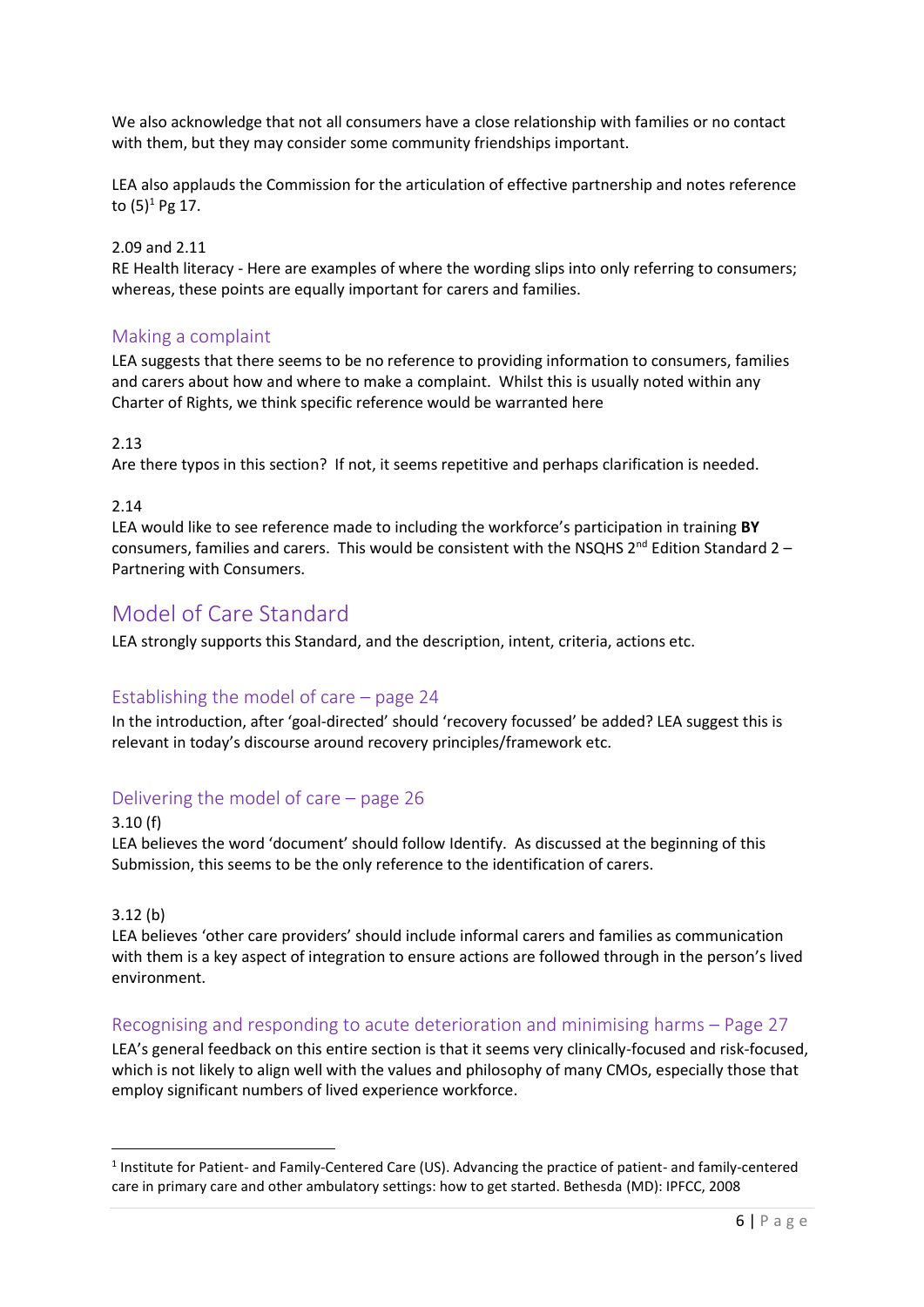We also wonder if 'deterioration' is the right word to use here. Within CMOs, words that may resonate better are 'crisis' and 'distress'.

## 3.14 (a)

This is an important section and consistent with current focus for the NSQHS 2<sup>nd</sup> edition; but, although we have sought clarification of 'delirium' and it seems to be the right descriptor here, it does relate to clinical services/clinicians. A peer worker or support worker for example, may not relate to this. Perhaps consider adding a little more in the text under the heading.

3.18 (a) small typo 'careers' rather than carers.

## 3.23 (a)

Whilst this action refers to training members to 'understand' practices, LEA considers that more should be articulated here rather than just understanding.

We suggest reference to undertaking training in safely containing aggression or similar should be included and also made mandatory. There are numerous training modules currently within clinical mental health services which are mandatory training.

## 3.23 (a)

The word 'treat' is included here and again we query this inclusion as we believe treatment is something which a clinician is required to undertake. If so, there this should be made clearer.

## 3.23 (d)

LEA again emphasises the importance of involving the consumer and their carer/family in support plans. We draw on the concept of behaviour support plans, when constructed in collaboration, being more effective and less coercive.

#### 3.23 (f)

LEA believes that it is not enough to involve consumers and carers in the review of incidents; there needs to be an explicit statement in this standard about what the CMO will do or has done to **learn**  from an incident i.e., what processes it has put in place as a consequence of that learning.

## Communicating for safety – Page 29

#### 3.28 (d)

We query whether the CALD community should also be identified along with the Aboriginal and/or Torres Strait Islander peoples.

#### 3.31 ( c)

This would also be a good reference point for the identification and documentation of the carer.

## Infection prevention and control systems – Page 30

3.34 refers to the workforce screening and immunisation systems to prevent and manage infections but no reference is made to consumers. LEA believes this is critical at this time of COVID-19 where people with severe mental illness could be easily missed. These are the individuals which current research indicates are more vulnerable to COVID and more likely to die if infected than the general population.<sup>2</sup>

<sup>&</sup>lt;sup>2</sup> Association Between Mental Health Disorders and Mortality Among Patients With COVID-19 in 7 Countries A Systematic Review and Meta-analysis